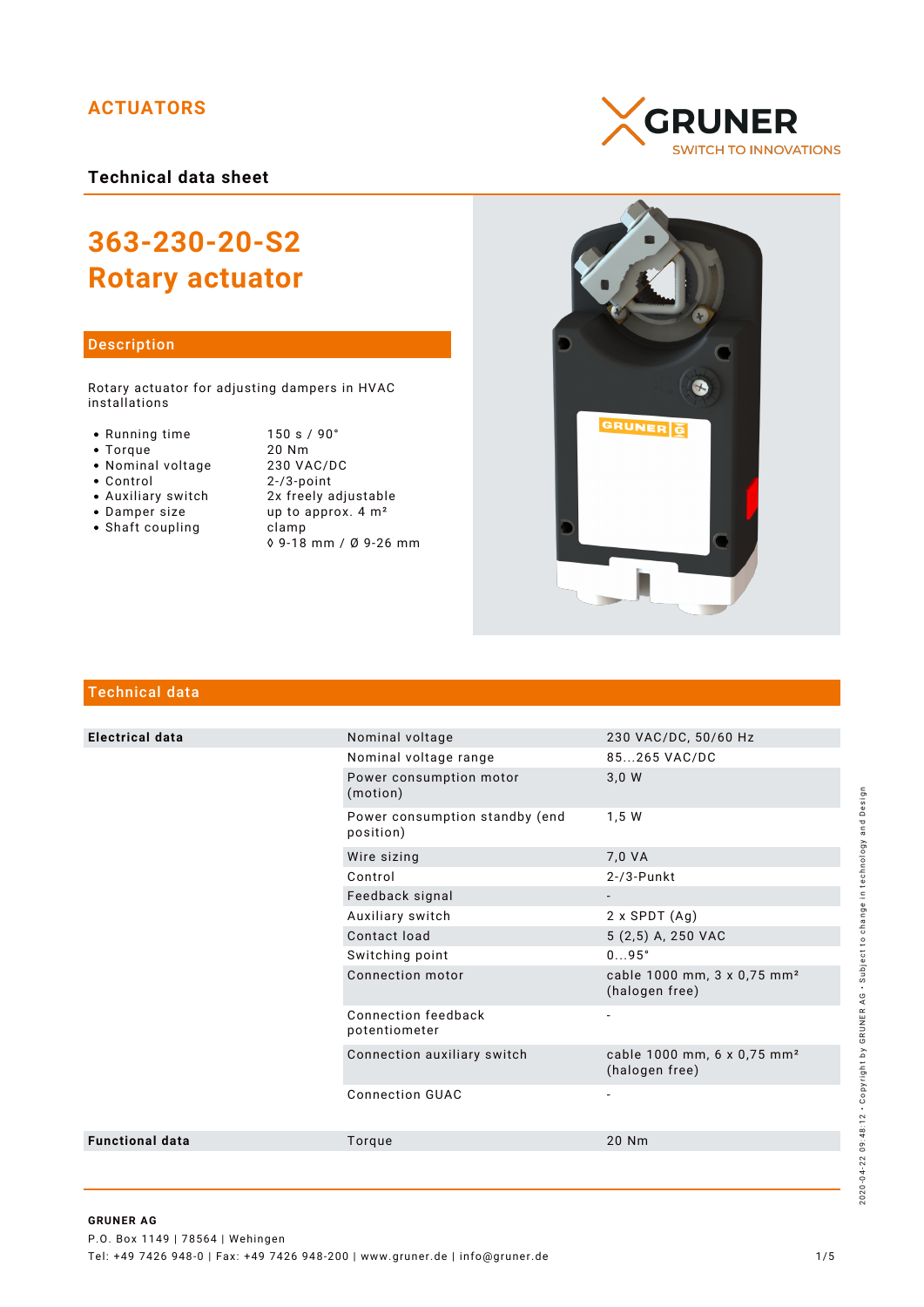

| <b>Technical data</b>      |                                         |                                                                   |
|----------------------------|-----------------------------------------|-------------------------------------------------------------------|
|                            |                                         |                                                                   |
| <b>Functional data</b>     | Damper size                             | up to approx. 4 m <sup>2</sup>                                    |
|                            | Synchronised speed                      | ±5%                                                               |
|                            | Direction of rotation                   | selected by switch                                                |
|                            | Manual override                         | gearing latch disengaged with<br>pushbutton, self-resetting       |
|                            | Angle of rotation                       | 0°max. 95° can be limited with<br>adjustable mechanical end stops |
|                            | Running time                            | 150 s / 90°                                                       |
|                            | Sound power level                       | $<$ 45 dB(A)                                                      |
|                            | Shaft coupling                          | clamp $\sqrt{9} - 18$ mm / $\sqrt{9} - 26$ mm                     |
|                            | Position indication                     | mechanical with pointer                                           |
|                            | Service life                            | $> 60000$ cycles $(0^{\circ}95^{\circ}0^{\circ})$                 |
|                            |                                         |                                                                   |
| <b>Safety</b>              | Protection class                        | II (double insulation)                                            |
|                            | Degree of protection                    | IP 54                                                             |
|                            | <b>EMC</b>                              | CE (2014/30/EU)                                                   |
|                            | <b>LVD</b>                              | CE (2014/35/EU)                                                   |
|                            | <b>RoHS</b>                             | CE (2011/65/EU - 2015/863/EU -<br>2017/2102/EU)                   |
|                            | Mode of operation                       | Typ 1 (EN 60730-1)                                                |
|                            | Rated impulse voltage                   | 4 kV (EN 60730-1)                                                 |
|                            | Control pollution degree                | 3 (EN 60730-1)                                                    |
|                            | Ambient temperature normal<br>operation | $-30^{\circ}$ C +50 $^{\circ}$ C                                  |
|                            | Storage temperature                     | $-30^{\circ}$ C +80 $^{\circ}$ C                                  |
|                            | Ambient humidity                        | 595% r.H., non condensing (EN<br>$60730-1)$                       |
|                            | Maintenance                             | maintenance free                                                  |
| <b>Dimensions / Weight</b> | <b>Dimensions</b>                       | 193 x 96 x 60 mm                                                  |
|                            | Weight                                  | 1700 g                                                            |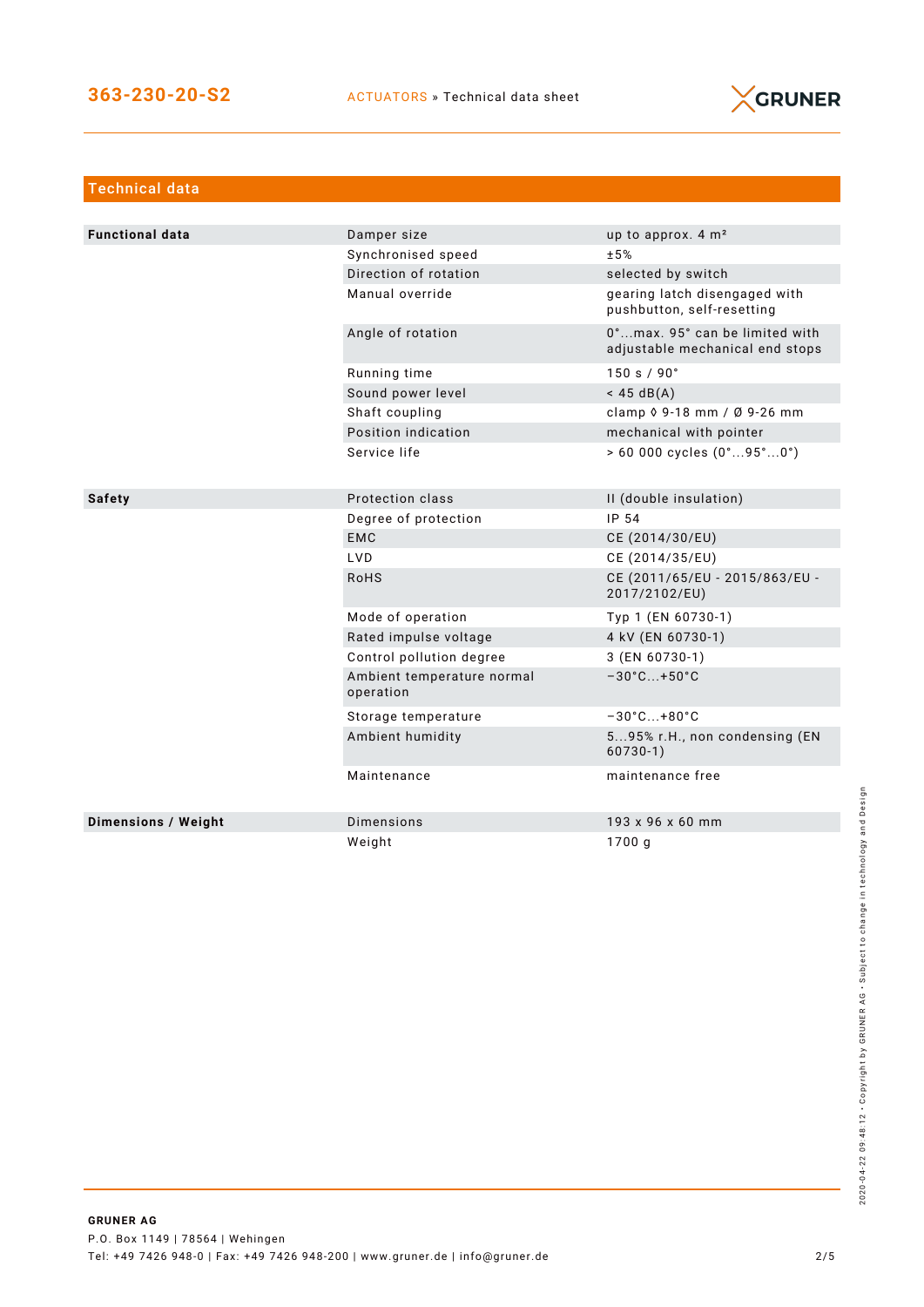

# Functionality / Properties

## **Operating mode**

2 point:

Connect power supply to wire 1+2, actuator drives to position 1. Is also wire 3 connected to the power supply, actuator drives to position 0.

3 point:

Connect power supply to wire 1+2, actuator drives to position 1. Is wire 1+3 connected to the power supply, actuator drives to position 0.

The actuator is overload-proof, requires no limit switches and automatically stops, when the end stop is reached.

#### **Direct mounting**

Simple direct mounting on the damper shaft with a clamp, protection against rotating with enclosed anti-rotation lock or rather at intended attachment points.

## **Manual override**

Manual override with selfresetting pushbutton possible (the gear is disengaged as long as the button is pressed).

#### **Signaling**

The two integrated auxiliary switches are freely adjustable in the angle of 0 - 95°. There are activated corresponding to the adjusted angle. The damper position can be checked by the mechanicel pointer.

#### **Mode switch**

DIP switch under the case cover

R / CW: rotary direction right / clockwise L / CWW: rotary direction left / counter clockwise

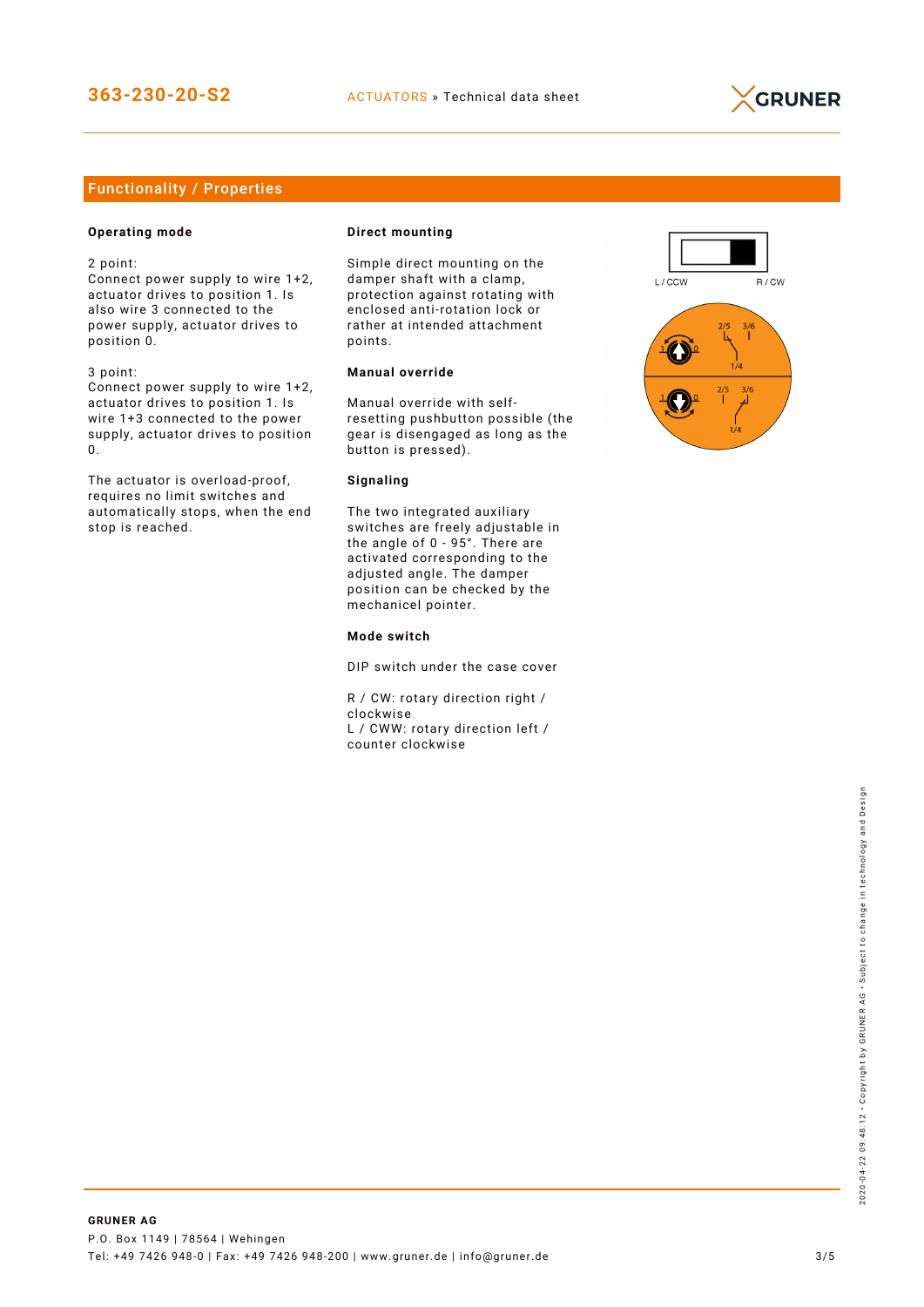

# Connector / Security Note





## **Safety remarks**

- Caution: power supply voltage!
- The device is not allowed to be used outside the specified field of application, especially in airplanes.
- It may only be installed by suitably trained personnel. Any legal regulations or regulations issued by authorities must be observed during assembly.
- The device may only be opened at the manufacturer´s site.
- The device is not allowed to be disposed of as household refuse. All locally valid regulations and requirements must be observed.
- When calculating the required torque, the specifications supplied by the damper manufacturer´s (crosssection, design, installation site), and the air flow conditions must be observed.